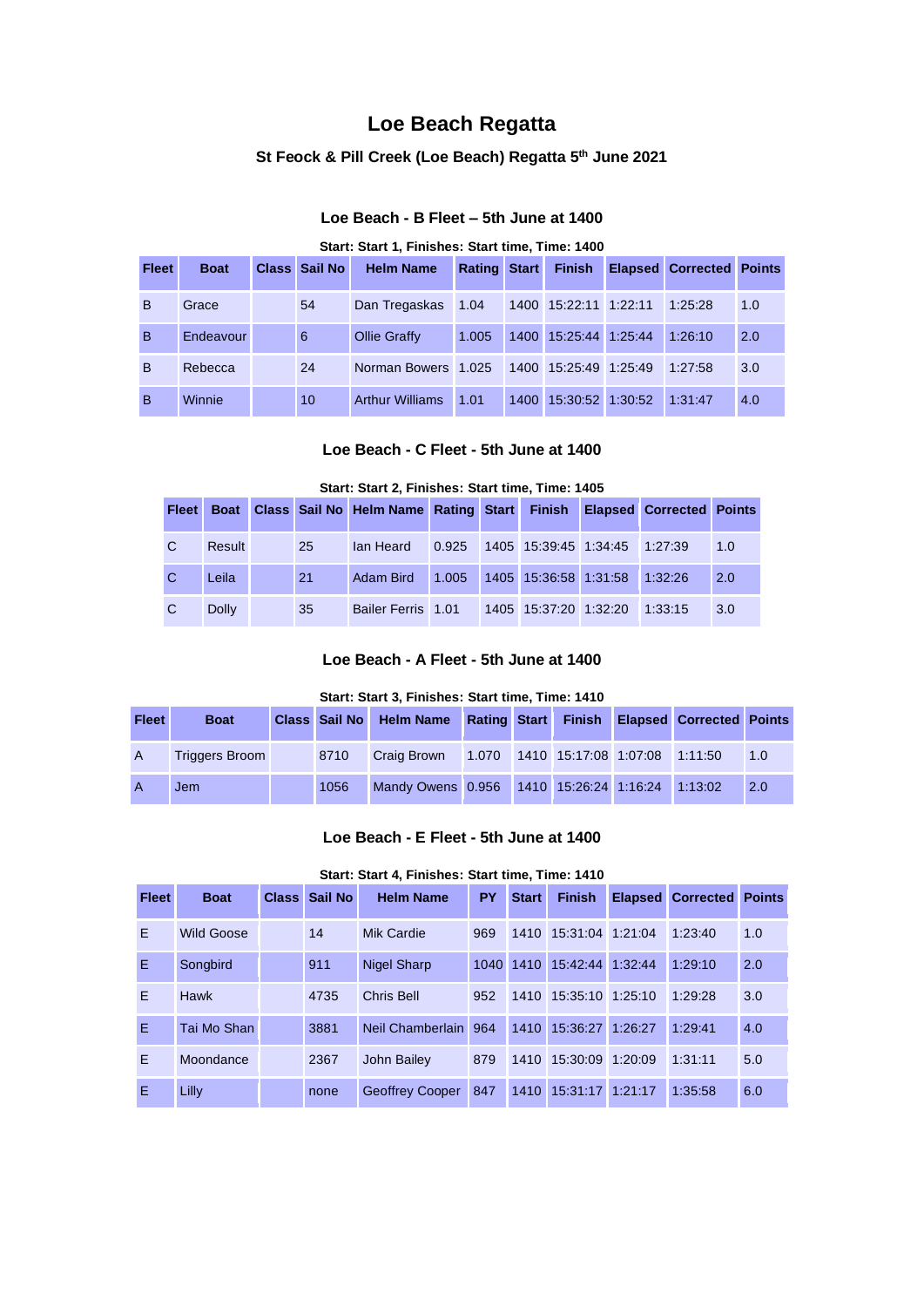## **Loe Beach - V Fleet - 5th June at 1400**

| <b>Fleet</b> | <b>Boat</b>  | Class Sail No | <b>Helm Name</b>   |   | <b>TCF Start</b> | <b>Finish</b>         | <b>Elapsed Corrected</b> | <b>Points</b> |
|--------------|--------------|---------------|--------------------|---|------------------|-----------------------|--------------------------|---------------|
| V            | Wendy        | 9             | Philip Badger 1    |   |                  | 1415 15:10:06 0:55:06 | 0:55:06                  | 1.0           |
| V            | Whimsey      | 5             | David Mantle 1     |   |                  | 1415 15:10:18 0:55:18 | 0:55:18                  | 2.0           |
| V            | Joy          | 2             | Martin Evans 1     |   |                  | 1415 15:10:19 0:55:19 | 0:55:19                  | 3.0           |
| V            | <b>Misty</b> | 67            | John Fox           | 1 |                  | 1415 15:10:33 0:55:33 | 0:55:33                  | 4.0           |
| V            | Pintail      | 35            | <b>Paul Pullen</b> | 1 |                  | 1415 15:10:34 0:55:34 | 0:55:34                  | 5.0           |

**Start: Start 5, Finishes: Start time, Time: 1415** 

## **Loe Beach - Q Fleet - 5th June at 1400**

#### **Start: Start 6, Finishes: Start time, Time: 1420**

| <b>Fleet</b> | <b>Boat</b> |      | <b>Class Sail No Helm Name Rating Start Finish</b> |  |  | <b>Elapsed Corrected Points</b> |                |
|--------------|-------------|------|----------------------------------------------------|--|--|---------------------------------|----------------|
| $\Omega$     | Kaimana     | 1152 | Nigel Rowe 0.841 1420 15:17:47 0:57:47 0:48:36     |  |  |                                 | 1 <sub>0</sub> |

## **Loe Beach - U Fleet - 5th June at 1400**

**Start: Start 7, Finishes: Start time, Time: 1420** 

|              |         |     | Fleet Boat Class Sail No Helm Name PY Start Finish Elapsed Corrected Points |  |  |                 |
|--------------|---------|-----|-----------------------------------------------------------------------------|--|--|-----------------|
| $\mathbf{U}$ | Hotfoot | 320 | Roeland Vroon   1072   1420   15:18:32   0:58:32   0:54:36                  |  |  | $\overline{10}$ |

## **Loe Beach - T Fleet - 5th June at 1400**

#### **Start: Start 9, Finishes: Start time, Time: 1425**

| <b>Fleet</b> | <b>Boat</b>                |             | <b>Class</b> Sail No | <b>Helm Name</b>                                  |     | <b>PY</b> Start | <b>Finish</b>                      | <b>Elapsed Corrected Points</b> |     |
|--------------|----------------------------|-------------|----------------------|---------------------------------------------------|-----|-----------------|------------------------------------|---------------------------------|-----|
| T.           | Toucan Fly Too RS 800 1166 |             |                      | Ralph Singleton 799 1425 15:02:35 0:37:35 0:47:02 |     |                 |                                    |                                 | 1.0 |
| T            |                            | RS 200 1684 |                      | Amy Boyle                                         |     |                 | 1046 1425 15:17:30 0:52:30         | 0:50:11                         | 2.0 |
| T.           | none                       | RS 400 727  |                      | <b>Bob Warren</b>                                 | 942 |                 | 1425 15:12:36 0:47:36 0:50:32      |                                 | 3.0 |
| T            |                            | RS 200 none |                      | Henry Hallam                                      |     |                 | 1046 1425 15:20:37 0:55:37         | 0:53:10                         | 4.0 |
| $\top$       |                            | RS 200 530  |                      | Joe Pothecary                                     |     |                 | 1046 1425 15:21:30 0:56:30 0:54:01 |                                 | 5.0 |

## **Loe Beach - O Fleet - 5th June at 1400**

#### **Start: Start 8, Finishes: Start time, Time: 1420**

| <b>Fleet</b> | <b>Boat</b>    |      | Class Sail No Helm Name PY Start Finish Elapsed Corrected Points |  |                                    |  |     |
|--------------|----------------|------|------------------------------------------------------------------|--|------------------------------------|--|-----|
| $\Omega$     | White Mischief | 162  | Nick Voller                                                      |  | 1061 1420 15:22:13 1:02:13 0:58:38 |  | 1.0 |
| $\circ$      | Osprev         | 5043 | Martin Wilson 1016 1420 15:20:23 1:00:23 0:59:26                 |  |                                    |  | 2.0 |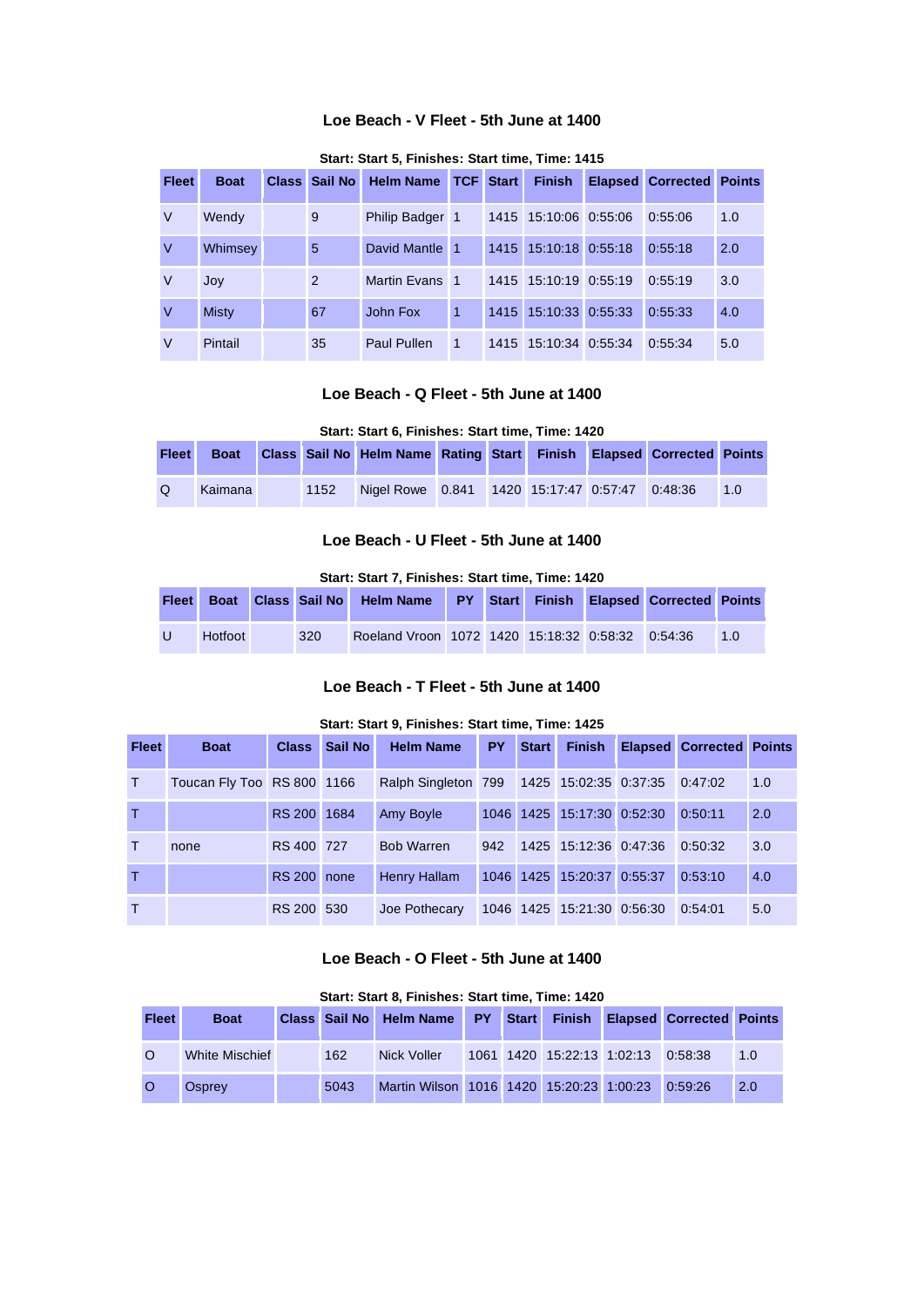## **Loe Beach - W Fleet - 5th June at 1400**

| Start: Start 10, Finishes: Start time, Time: 1430 |  |  |  |  |
|---------------------------------------------------|--|--|--|--|
|---------------------------------------------------|--|--|--|--|

|   |       |    | Fleet Boat Class Sail No Helm Name Rating Place Points |                |                |  |
|---|-------|----|--------------------------------------------------------|----------------|----------------|--|
| W | Ruadh | 57 | Nick Gore                                              | $\blacksquare$ | <b>DNS</b> 2.0 |  |

## **Loe Beach - G Fleet - 5th June at 1400**

#### **Start: Start 13, Finishes: Start time, Time: 1440**

|   |       |                | Fleet Boat Class Sail No Helm Name Rating Start Finish Elapsed Corrected Points |  |                               |  |    |
|---|-------|----------------|---------------------------------------------------------------------------------|--|-------------------------------|--|----|
| G | Charm | $\overline{4}$ | Nick Bradley 0.87                                                               |  | 1440 15:45:33 1:05:33 0:57:02 |  | 10 |

#### **Loe Beach - H Fleet - 5th June at 1400**

### **Start: Start 14, Finishes: Start time, Time: 1445**

| <b>Fleet</b> | <b>Boat</b>    | <b>Class Sail No</b> | <b>Helm Name</b>           |  |                               | Rating Start Finish Elapsed Corrected Points |     |
|--------------|----------------|----------------------|----------------------------|--|-------------------------------|----------------------------------------------|-----|
| H            | Jackdaw        | 626                  | <b>Stuart Sly</b>          |  | 1445 15:55:10 1:10:10 1:10:10 |                                              | 1.0 |
| H            | Sparrow        | 1078                 | <b>Richard Salisbury 1</b> |  | 1445 16:05:31 1:20:31         | 1:20:31                                      | 2.0 |
| H            | Panhaggerty II | none                 | Tom Green                  |  | 1445 16:16:00 1:31:00         | 1:31:00                                      | 3.0 |

#### **Loe Beach - R Fleet - 5th June at 1400**

#### **Start: Start 11, Finishes: Start time, Time: 1435**

| <b>Fleet</b> | <b>Boat</b>   | <b>Class</b>    | Sail No | <b>Helm Name</b>                                   | <b>PY</b> | <b>Start</b> | <b>Finish</b>              | <b>Elapsed Corrected Points</b> |     |
|--------------|---------------|-----------------|---------|----------------------------------------------------|-----------|--------------|----------------------------|---------------------------------|-----|
| R.           | <b>Bob</b>    | LASER           |         | 136004 Rob Geddes-Brown 1100 1435 15:31:54 0:56:54 |           |              |                            | 0:51:44                         | 1.0 |
| R.           | unknown LASER |                 | 201511  | <b>Matthew Hill</b>                                |           |              | 1100 1435 15:36:07 1:01:07 | 0:55:34                         | 2.0 |
| R.           | none          | RS FEVA XL none |         | <b>Alaistair Perkins</b>                           |           |              | 1240 1435 15:48:14 1:13:14 | 0:59:04                         | 3.0 |
| R.           | Picoboo       | Pico            | none    | Jack Beckly                                        |           |              | 1330 1435 16:07:25 1:32:25 | 1:09:29                         | 4.0 |
| R            |               | RS Aero         | 3307    | Jacques Scully                                     |           |              | 1136 1435 15:11:51 RET     |                                 | 6.0 |

## **Loe Beach - D Fleet - 5th June at 1400**

#### **Start: Start 12, Finishes: Start time, Time: 1435**

| <b>Fleet</b> | <b>Boat</b> |  | Class Sail No Helm Name PY Start Finish Elapsed Corrected Points         |  |  |              |
|--------------|-------------|--|--------------------------------------------------------------------------|--|--|--------------|
| D            |             |  | Bottoms Up MIRROR 60769 Ben Tildesley 1390 1435 15:55:32 1:20:32 0:57:56 |  |  | $\sqrt{1.0}$ |

Sailwave Scoring Software 2.28.0 [www.sailwave.com](http://www.sailwave.com/)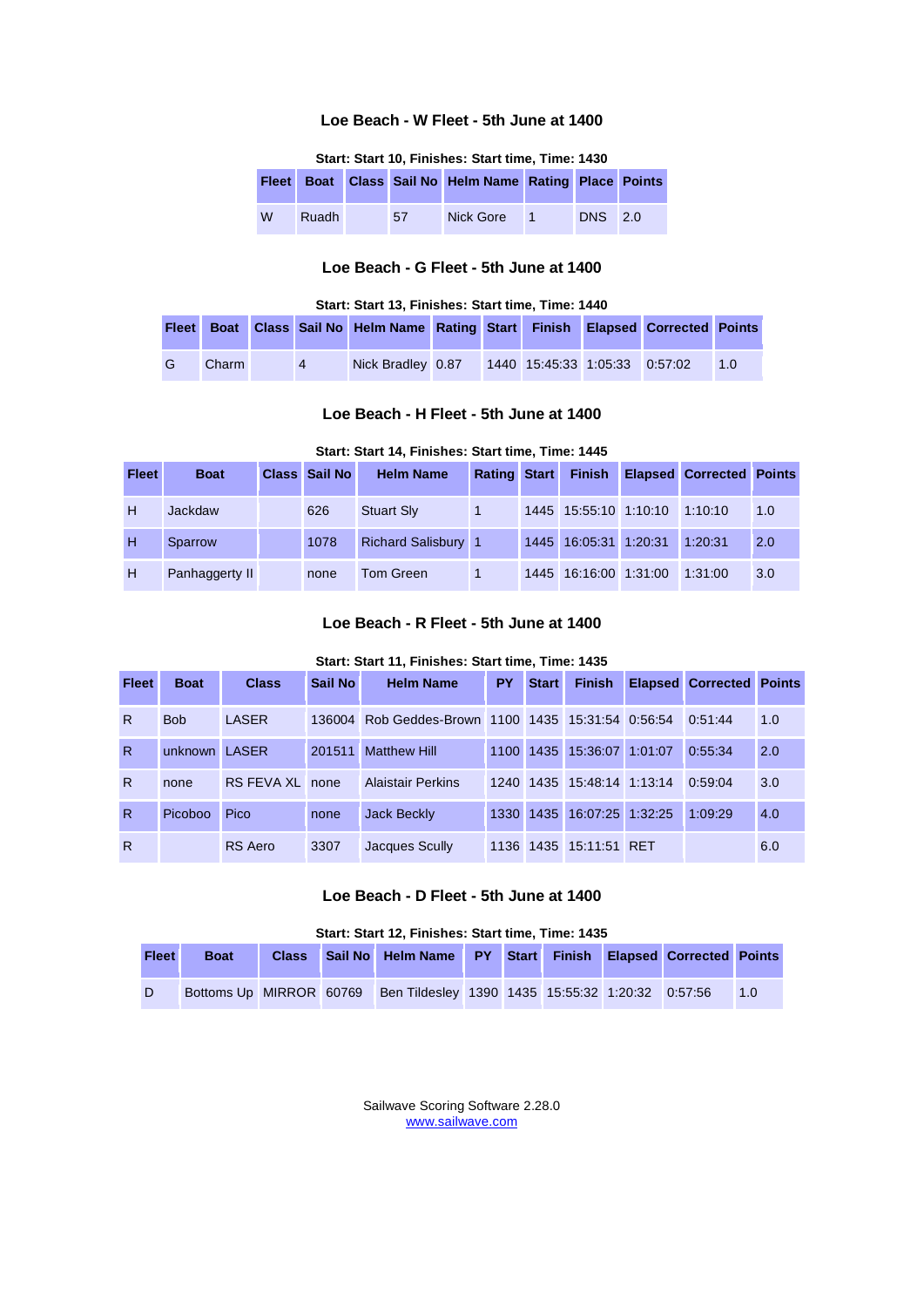# St Feock and Pill Creek (Loe Beach) Regatta 2021 – Prize Winners

| Large Working Boats - (B Fleet)                                                               |                                            |                                                |  |
|-----------------------------------------------------------------------------------------------|--------------------------------------------|------------------------------------------------|--|
| 1 <sup>st</sup> Place and Ferris Cup                                                          | 'Grace' $(54)$                             | Dan Tregaskas                                  |  |
| $2nd$ Place                                                                                   | 'Endeavour' (6)                            | Ollie Graffy                                   |  |
| 3 <sup>rd</sup> Place                                                                         | 'Rebecca' (24)                             | Norman Bowers                                  |  |
|                                                                                               |                                            |                                                |  |
| <b>Small Working Boats - (C Fleet)</b>                                                        |                                            |                                                |  |
| 1 <sup>st</sup> Place and Bridger Cup                                                         | 'Result' $(25)$                            | Ian Heard                                      |  |
| 2 <sup>nd</sup> Place                                                                         | 'Leila' $(21)$                             | Adam Bird                                      |  |
| 3 <sup>rd</sup> Place                                                                         | 'Dolly' $(35)$                             | <b>Bailer Ferris</b>                           |  |
|                                                                                               |                                            |                                                |  |
| IRC 0.856 and above $-$ (A Fleet)                                                             |                                            |                                                |  |
| 1 <sup>st</sup> Place and Perkins Cup                                                         |                                            | 'Trigger's Broom' (Ultra 30, 8710) Craig Brown |  |
| $2nd$ Place                                                                                   | 'Jem' (J80, 1056) Mandy Owens              |                                                |  |
|                                                                                               |                                            |                                                |  |
| <b>YTC 1050 and below - (E Fleet)</b>                                                         |                                            |                                                |  |
| 1 <sup>st</sup> Place and Ffrench Constant Cup 'Wild Goose' (Int. One Design, 14) Mike Cardie |                                            |                                                |  |
| $2nd$ Place                                                                                   |                                            | 'Songbird' (Contessa 32, 911) Nigel Sharp      |  |
| 3rd Place                                                                                     | 'Hawk' (Sadler 34, 4735) Chris Bell        |                                                |  |
|                                                                                               |                                            |                                                |  |
| Sunbeams - (V Fleet)                                                                          |                                            |                                                |  |
| 1 <sup>st</sup> Place and Oyster Cup                                                          | 'Wendy' $(9)$                              | Philip Badger                                  |  |
| $2nd$ Place                                                                                   | 'Whimsey' (5)                              | David Mantle                                   |  |
| $3rd$ Place                                                                                   | $\text{`Joy'}(2)$                          | <b>Martin Evans</b>                            |  |
|                                                                                               |                                            |                                                |  |
| IRC 0.855 and below $-$ (Q Fleet)                                                             |                                            |                                                |  |
| 1 <sup>st</sup> Place and Sherlock Cup                                                        | 'Kaimana' (GK 24, 1152)                    | Nigel Rowe                                     |  |
|                                                                                               |                                            |                                                |  |
| YTC 1051 and above $-$ (U Fleet)                                                              |                                            |                                                |  |
| 1 <sup>st</sup> Place and Wilcox Cup                                                          | 'Hotfoot' (Achilles 24, 320) Roeland Vroon |                                                |  |